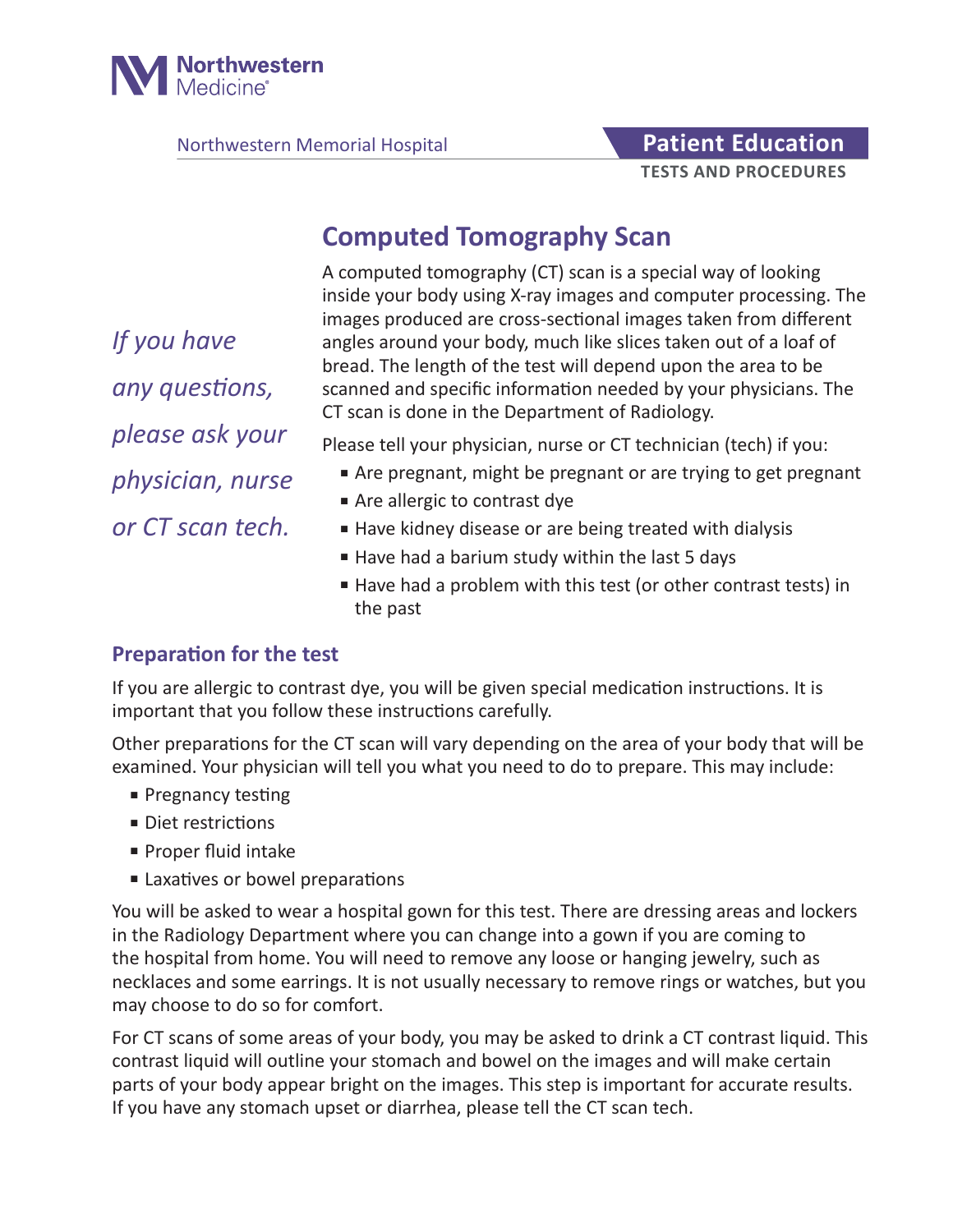Sometimes a contrast dye that is injected into your vein may be needed during the scan. If so, the IV (intravenous, or into the vein) line will be placed in your hand or arm before the CT scan begins. When the IV line is started, a small amount of blood may be taken to check your kidney function, if needed.

#### **During the test**

Before the test begins, the CT scan tech will explain the test and the equipment used. You will be asked to lie on a table connected to the CT scan machine. The tech will line up the part of your body to be examined. The table will then move so you are in the center of the machine. The tech will keep in contact with you throughout the test by intercom.

After the test begins, it is very important that you lie still and follow the instructions of the tech and physician. The tech may ask you to hold your breath several times during the test.

If needed, a physician, nurse or tech will inject the contrast dye. As it is injected, you may feel warm and flushed or feel the urge to urinate. You may also notice a metallic taste in your mouth. These are normal effects of the contrast dye, although most people will notice nothing at all. Please tell the CT scan tech right away if you have any of these symptoms:

- Shortness of breath
- Hives
- Itching

#### **After the test**

You may resume your normal activities and diet after the test. If you received a contrast agent (liquid or dye) during the test, drink an extra 1 or 2 glasses of water after the test to help flush the contrast agent from your system. The contrast agent will not discolor your urine. Although it is rare to have any delayed allergic reactions, contact your physician if you get a rash or notice any swelling.

If you drank the contrast liquid, you may notice a change in the color and frequency of your bowel movements. If any changes last more than 2 to 3 days, please contact your physician.

If you have any questions or concerns about this test, please ask your physician, nurse or CT scan tech.

### **Radiation safety**

CT scans use radiation to produce images needed for diagnosis and treatment. There are risks to radiation exposure. It is important to talk with your physician before having the test to learn about:

- Risks and benefits of the test
- Why you need the test